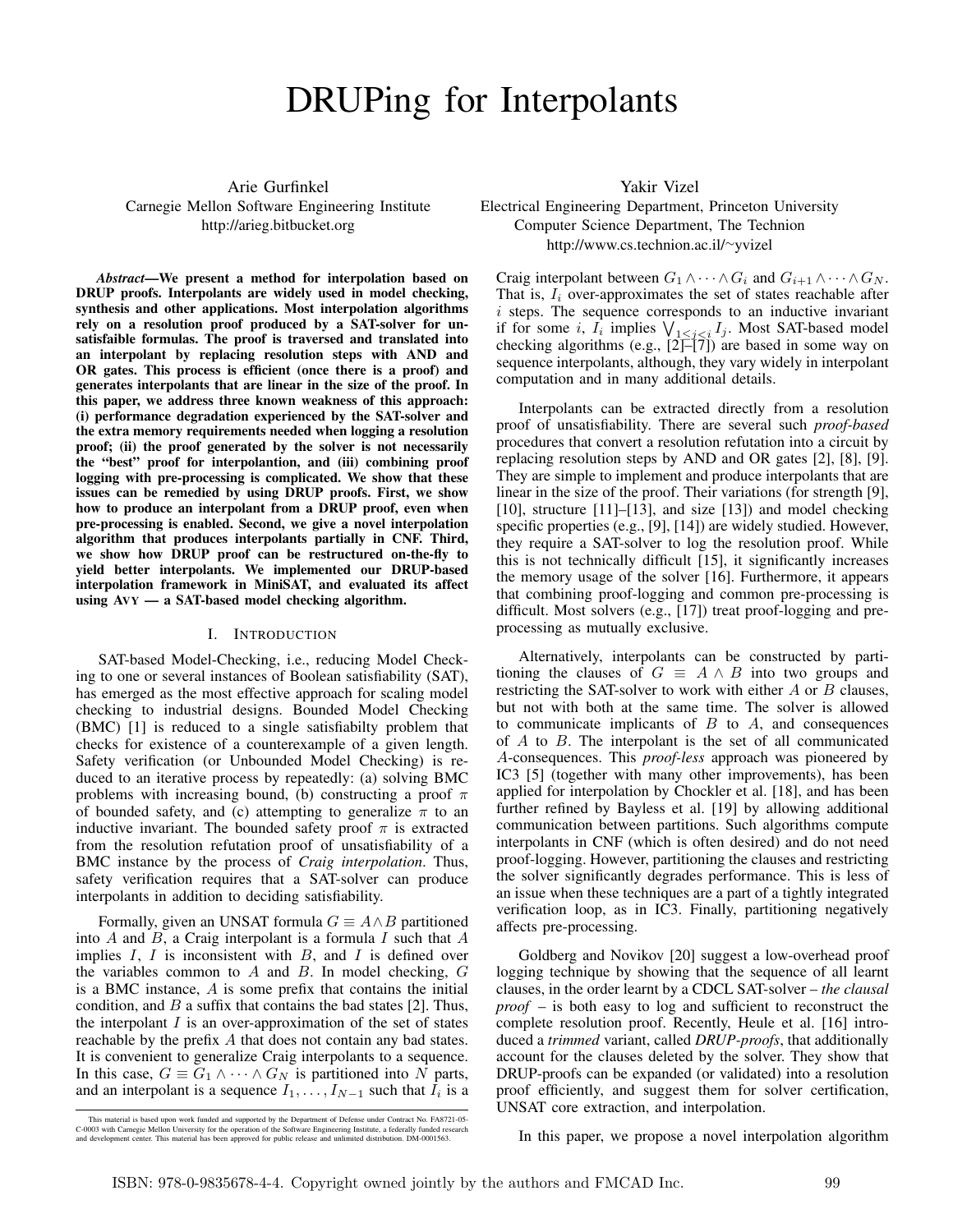based on DRUP-proofs. We are motivated by the fact that logging DRUP-proofs is easy even in the presence of preprocessing. The naïve approach is to expand a DRUP-proof into a resolution proof (e.g., [15]) and apply existing interpolation techniques. While this is reasonable, we take a different, more flexible, approach.

Our contributions are as follows. We present a framework for computing sequence interpolants from DRUP-proofs implemented on top of MiniSAT. The approach consists of two phases. The first traverses the DRUP-proof backward, trimming it, and identifying the core. Unlike [16], our traversal is geared towards interpolation and not proof minimization. The second traverses the trimmed proof forward constructing an interpolant on-the-fly. During this phase, local transformations are applied to the proof to guide it to a better interpolant. It is important to note that our framework is focused on interpolation and not solver certification. Hence, it is made efficient through reuse of many of the solver's data-structures and procedures, and through reuse of the final state of the *trail* when the final conflict is reached. Note that while it seems theoretically trivial to expand a DRUP-proof into a resolution proof, such expansion may take as much time as solving the original SAT instance [16]. Thus, our careful implementation and reuse of the solver's final state is beneficial.

Furthermore, we present a novel interpolation algorithm that computes an interpolant as a pair of formulas  $p \wedge g$  such that  $g$  is in CNF. In some cases this results in a pure CNF interpolant. To our knowledge, this is unique. Finally, our local proof restructuring, mentioned above, aims at maximizing the CNF component of the interpolant. This restructuring procedure is possible partially due to the flexibility our framework enables when constructing an interpolant.

We evaluated our framework in the context of model checking using AVY [7], a SAT-based model checking algorithm that heavily relies on sequence interpolants. We show the effect our DRUP-based interpolation framework has on AVY's performance when compared to a proof-logging SAT-solver. In addition, we evaluate our different heuristics and show their effect on the computed interpolants. Our experiments show that DRUP-based interpolation is efficient and improves the underlying model checking algorithm. In addition, our new interpolation technique, together with our local proof restructuring result in a significant number of clauses in the CNF component of the computed interpolants.

## II. PRELIMINARIES

Given a set  $U$  of Boolean variables, a *literal*  $\ell$  is a variable  $u \in U$  or its negation  $\neg u$ , a *clause* is a disjunction of literals, and a formula in *Conjunctive Normal Form*, or a CNF for short, is a conjunction of clauses. It is convenient to treat a clause as a set of literals, and a CNF as a set of clauses. We write  $\Box$  to denote the empty clause,  $Var(\alpha)$  for variables of a clause  $\alpha$ , and  $Var(G)$  for variables of a set of clauses G.

The *resolution rule* states that given clauses  $\alpha_1 = \beta_1 \vee v$ and  $\alpha_2 = \beta_2 \vee \neg v$ , where  $\beta_1$  and  $\beta_2$  are clauses and v and  $\neg v$ are literals, one can derive the clause  $\alpha_3 = \beta_1 \vee \beta_2$ . Application of the resolution rule is denoted by  $\alpha_1, \alpha_2 \vdash_{\text{RES}}^v \alpha_3$ , and v is called the *pivot* variable. We omit  $v$  when it is clear from the context or irrelevant.

A *resolution derivation* of a clause α from a CNF formula G is a sequence  $\pi = (\alpha_1, \alpha_2, \dots, \alpha_n \equiv \alpha)$ , where each clause  $\alpha_k$  is either an *initial* clause of G or is *derived* by applying the resolution rule to clauses  $\alpha_i$ ,  $\alpha_j$  with  $i, j < k$ . A resolution derivation of the empty clause  $\Box$  from G is called a *refutation* or a *proof*, and shows that G is unsatisfiable.

A resolution derivation  $(\alpha_1, \ldots, \alpha_k)$  is *trivial* [21] if all variables resolved upon are distinct, and each  $\alpha_i$ , for  $i \geq 3$ , is either an initial clause or is derived by resolving  $\alpha_{i-1}$ with an initial clause. It is convenient to capture a trivial resolution derivation by a rule. A *chain resolution rule*, written  $\alpha_1, \ldots, \alpha_k \vdash_{\text{TVR}}^{\vec{x}} \alpha$ , states that  $\alpha$  can be derived from  $\alpha_1, \ldots, \alpha_k$  by trivial resolution derivation. We call  $\alpha_1, \ldots, \alpha_k$  the *chain* and  $\alpha_1$  – the *anchor*, and variables  $\vec{x} =$  $(x_1, \ldots, x_{k-1})$  the *chain pivots*. Without loss of generality, we assume that the chain and chain pivots are resolved in the order given. That is, first  $\alpha_1$  is resolved with  $\alpha_2$  on  $x_1$ , then the resolvent is resolved with  $\alpha_3$  on  $x_2$ , etc. A *chain derivation* is a sequence  $\pi \equiv (\alpha_1, \ldots, \alpha_n)$  where each  $\alpha_k$  is either an initial clause or is derived by chain resolution from preceding clauses. A *derivation witness* of a chain derivation  $\pi$  is a total function D from clauses of  $\pi$  to sub-sequences of  $\pi$  such that

$$
D(\alpha) = [ ] \Rightarrow \alpha \text{ is initial} \quad D(\alpha) \neq [ ] \Rightarrow D(\alpha) \vdash_{\text{TVR}} \alpha (1)
$$

Note that a derivation witness is not unique. As usual, a derivation of an empty clause is called a *proof*. Chain proofs capture concisely the proofs produced by CDCL SAT-solvers by logging learned clauses only. For example, the TraceCheck proof format [22] is based on chain derivation.

A *Craig interpolant* [23] of a pair of inconsistent formulas A and  $B$  is a formula  $I$  such that

$$
A \Rightarrow I \quad I \Rightarrow \neg B \quad \text{Var}(I) \subseteq \text{Var}(A) \cap \text{Var}(B) \quad (2)
$$

where  $Var(A)$  is the set of all variables of A. It is well known that an interpolant can be computed in polynomial time from a resolution proof of unsatisfiability of  $A \wedge B$  [2], [8].

For interpolation, it is convenient to partition clauses of a CNF as belonging to A or B. More generally, an N*-colored CNF* is a pair  $(G, \kappa)$  of a CNF formula G and a coloring function  $\kappa : G \to [1, ..., N]$  that assigns to every clause  $\alpha \in \overline{G}$ a color between 1 and N. We omit the coloring function  $\kappa$ when it is clear from the context or irrelevant and write  $G$  for  $(G, \kappa)$ . For a colored CNF  $(G, \kappa)$ , we write  $G_i = \kappa^{-1}(i)$  for the set of all clauses colored  $i$ . The coloring extends naturally to variables. For each  $v \in Var(G)$ , we define its minimum and maximum color as follows:

$$
\kappa_{\downarrow}(v) = \min\{i \mid \exists \alpha \in G_i \cdot v \in \alpha\} \tag{3}
$$

$$
\kappa_{\uparrow}(v) = \max\{i \mid \exists \alpha \in G_i \cdot v \in \alpha\} \tag{4}
$$

A variable v is called *local (to partition i)* if  $\kappa_1(v) = \kappa_1(v)$ i, and *shared* otherwise. A clause  $\alpha$  is *shared* if for all  $v \in$ Var( $\alpha$ ), v is shared and  $\kappa(\alpha) < \kappa_1(v)$ . A colored CNF G is *striped* if for all  $v \in Var(G)$ ,  $\kappa_{\uparrow}(v) - \kappa_{\downarrow}(v) \leq 1$ . That is, every variable is either local, or shared between partitions with adjacent colors. Note that every non-striped CNF can be made striped by adding fresh variables and equality constraints. In the rest of the paper, for simplicity, we assume that all colored CNFs are striped. Given a chain refutation  $\pi$  of a colored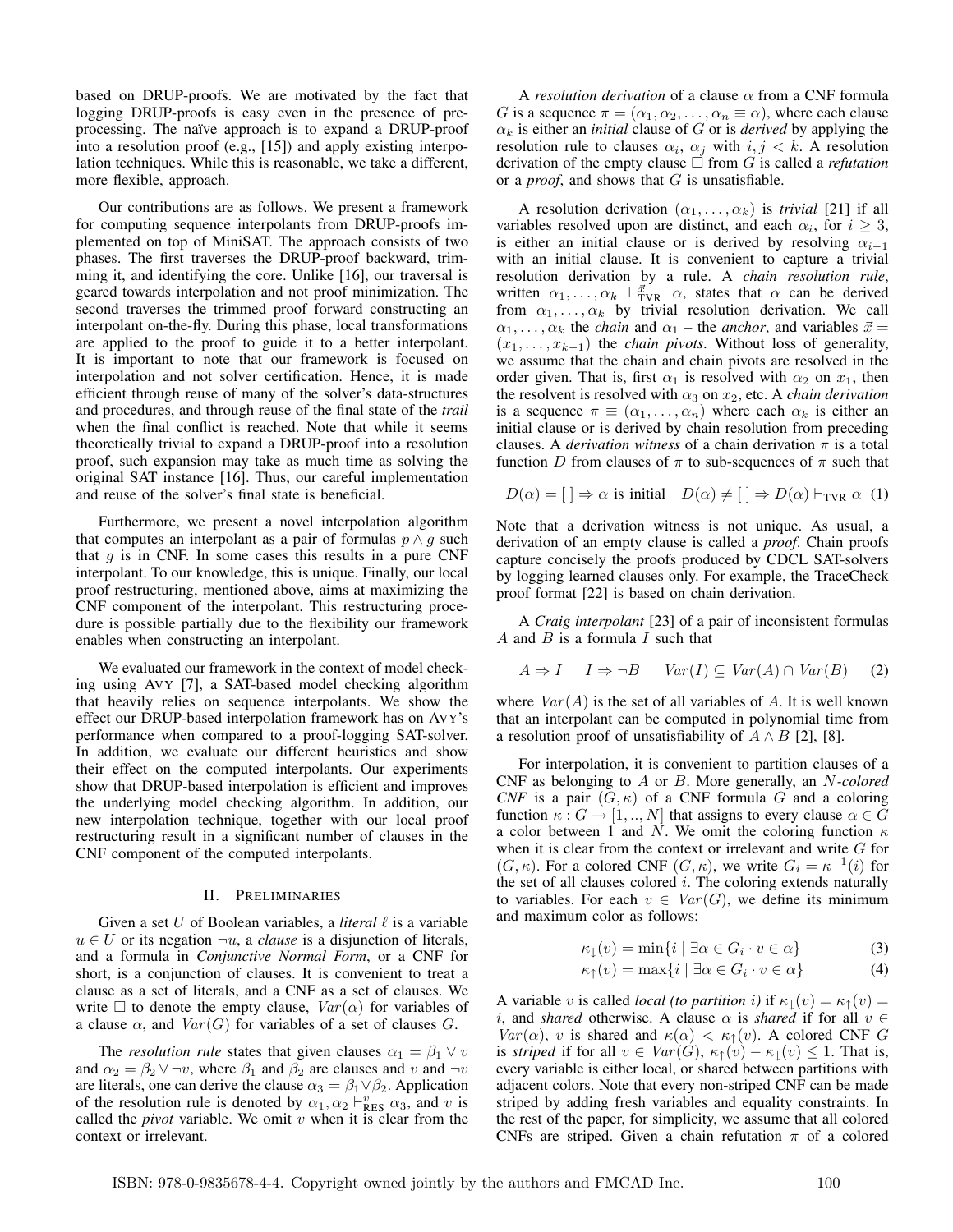CNF  $(G, \kappa)$  and a derivation witness D of  $\pi$ , we define the maximum color for the clauses of  $\pi$  inductively as follows:

$$
\kappa_{\uparrow}(\alpha) = \begin{cases} \kappa(\alpha) & \text{if } \alpha \in G \\ \max\{\kappa_{\uparrow}(\beta) \mid \beta \in D(\alpha)\} & \text{otherwise} \end{cases} \tag{5}
$$

Minimum color  $\kappa_{\perp}(\alpha)$  is defined similarly.

A *sequence (or path) interpolant* for an N-colored unsatisfiable striped CNF  $(G, \kappa)$  is a sequence of formulas  $(T \equiv I_0, \ldots, I_N \equiv \perp)$  such that for all  $1 \leq i \leq N$ :

$$
I_{i-1} \wedge G_i \Rightarrow I_i \quad \forall v \in \text{Var}(I_i) \cdot \kappa_{\downarrow}(v) = i \wedge \kappa_{\uparrow}(v) = i+1
$$

We assume that the reader is familiar with the basic CDCL SAT algorithm, as presented in [24]. We assume that the solver maintains all currently implied and decided (i.e., assigned) literals in a queue, called the *trail*, in the order they are assigned. We assume that the solver provides the following API:

- UnitPropagation exhaustively applies unit propagation (UP) rule by resolving all unit clauses;
- ConflictAnalysis analyzes the most recent conflict and learns a new clause;
- IsOnTrail checks whether a clause is in antecedent of a literal on the trail;
- Enqueue enqueues one or more literals on the trail;
- IsDeleted, Delete, Revive checks whether a clause is deleted, deletes a clause, and adds a previously deleted clause, respectively;
- SaveTrail,RestoreTrail save and restore the state of the trail.

## III. TRIMMING CLAUSAL PROOFS

Clausal proofs were introduced by Goldberg and Novikov [20] who showed that the sequence of all the learned clauses, in the order they are learned by a CDCL solver, forms a chain derivation. They show that the chain derivation can be validated using UP facilities of the solver. The correctness is based on the following lemma that shows the connection between UP and trivial resolution.

Lemma 1 ( [21]) *Given a CNF* G *and a clause* c*,* c *is deducible from* G *by unit propagation iff* c *is deducible from* G by trivial resolution. That is,  $F \vdash_{\text{UP}} c$  iff  $F \vdash_{\text{TVR}} c$ .

Two algorithms are suggested in [20], one for backward and one for forward validation. The forward validation replays the proof forward, checking that each clause is subsumed (using UP) by prior clauses. Dually, backward validation walks the proof backwards, removing clauses, and checking that each removed clause is subsumed by the remaining ones.

Recently, backward validation has been improved by Heule et al. [16] who noticed that (a) CDCL solvers aggressively delete unnecessary clauses, and (b) keeping track of clause deletion significantly reduces the number of clauses used by UP during validation. They define a *DRUP-proof* as a sequence  $\pi \equiv ((\alpha_0, d_0), \ldots, (\alpha_n, d_n) \equiv (\square, \bot))$ , where each  $d_k$  is a Boolean flag indicating whether the clause is deleted, and  $\alpha_k$ is either an initial clause or is derived by chain resolution from the set of k-active clauses  $\{\alpha_j \mid j \le k \wedge d_j = \bot \wedge (\forall j \le i \le k\})$ 

 $k \cdot \alpha_i \neq \alpha_j$ }. Validation of DRUP-proofs is efficient because validation of a clause  $\alpha_k$  depends only on the k-active clauses.

Forward validation walks the proof from the leaves to the empty clause. Thus, it is well suited for interpolation. However, clausal proofs produced by a CDCL solver contain many useless clauses making forward validation inefficient. Heule et al. [16] suggest that in this case, backward validation should be used to trim a clausal proof by removing all clauses that do not contribute to the derivation of the empty clause.

In this section, we present an efficient trimming procedure, called Trim and shown in Alg. 1, based on backward validation. Unlike Heule et al., our goal is not to certify a solver, but to trim the proof. Thus, we trust the solver and reuse its intermediate state (namely, the final state of the trail and deletion status of clauses) and routines (namely, unit propagation and conflict analysis). This makes our procedure efficient and easy to implement.

The input to  $Trim$  is a CDCL solver S in a conflicting state, and a corresponding DRUP-proof  $\pi_o$ . The output is a chain derivation  $\pi$  such that all clauses of  $\pi$  participate in a derivation of the empty clause. In the terminology of Heule et al., all clauses of  $\pi$  are *core*. The algorithm maintains a set C of core clauses. It walks the input DRUP-proof  $\pi_o$  backwards. Deleted clauses are revived (line 3). If the current clause  $\alpha_i$  is on the trail, UndoTrailCore is used to pop the literals of the trail up to and including the literal whose antecedent is  $\alpha_i$ . In the process, antecedents of any core literal on the trail are marked core as well. Next,  $\alpha_i$  is removed from the solver, and, if it is not initial, validated using UP. For that, the negation of the literals is put on a trail and UnitPropagate is used to derive the conflict. Note that this always succeeds since we assume that the solver S and the proof  $\pi_o$  are valid. Finally, ConflictAnalysisCore is used to analyze the conflict, and, in the process, marks all clauses in the implication graph of the conflict as core. When the main loop terminates,  $\pi$  is a chain proof in reversed order.

We use Trim to trim a DRUP-proof before interpolation using forward validation. In the rest of the paper, we assume that all chain proofs are trimmed. The interpolation procedure is described in Section IV. Trim provides two degrees of freedom. First, different UP strategies result in different proofs. For example, Heule et al. prefer core clauses during UP to minimize the total size of the trimmed proof. Second, ConflictAnalysisCore can introduce additional clauses corresponding to different cuts of the implication graph. We propose strategies that result in better interpolants in Section V.

#### IV. INTERPOLATION ALGORITHM

In this section, we present our interpolation algorithm.

Let  $(G, \kappa)$  be an N-colored striped CNF formula. Throughout this section, we assume, for simplicity, that  $N = 3$ . However, our results easily extend to an arbitrary number of colors. We denote shared variables of partition j by  $V_j =$  $Var(G_i) \cap Var(G_{i+1})$ . For a clause  $\alpha \in G$ , we write  $\alpha|_{[k,l]}$ for a clause obtained from  $\alpha$  by removing all variables v with color less than  $k (\kappa_{\uparrow}(v) < k)$  or greater than  $l (\kappa_{\uparrow}(v) > l)$ . We write  $\alpha|_{\leq l}$  for  $\alpha|_{[1,l]}$  and  $\alpha|_{\geq k}$  for  $\alpha|_{[k,N]}$ . Recall that a clause  $\alpha$  is *shared* w.r.t. j if  $Var(\alpha) \subseteq V_j$  and  $\kappa(\alpha) = j$ .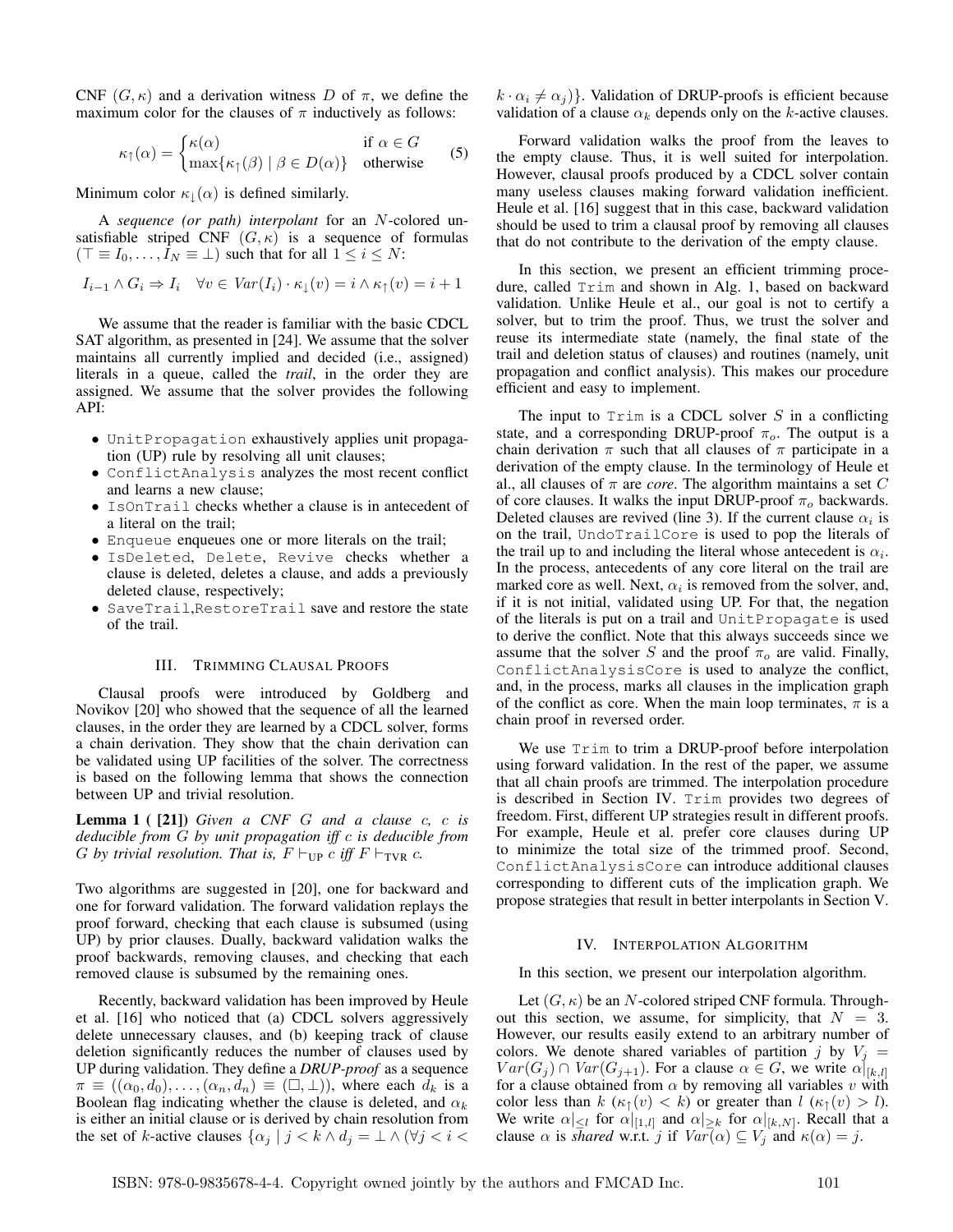**Algorithm 1:**  $Trim(S, \pi_o)$ 

```
Input: A SAT-solver instance S with \Box on the trail and
          the corresponding DRUP-proof
          \pi_o = ((\alpha_0, d_0), \ldots, (\alpha_n, \perp) \equiv (\square, \perp))Output: A chain derivation (\beta_0, \ldots, \beta_m \equiv \Box)1 \pi = [\;]; C = {\alpha_n}2 for i = n to 0 do
3 if S.IsDeleted(\alpha_i) then S.Revive(\alpha_i)
4 else
5 if S.IsOnTrail(\alpha_i) then
 6 \vert\phantom{a} \vert\phantom{a} S.UndoTrailCore(\alpha_i, C)7 | S.\text{Delete}(\alpha_i)8 if \alpha_i \in C then
 9 i if \alpha_i is not initial then
10 | | | S. Save Trail()
11 | | S. Enqueue(\neg \alpha_i)12 \vert \vert \vert c = S. Unit Propagation()
13 | | | S.ConflictAnalysisCore(c, C)14 | | | S.RestoreTrail()
15 | \pi.Append(\alpha_i)16 Reverse(\pi)
```
Our procedure, called ChainItp, is shown in Alg. 2. The inputs are a N-colored CNF  $(G, \kappa)$  and a (trimmed) chain derivation  $\pi$ . The output is a sequence interpolant  $I_0, \ldots, I_N$ . ChainItp walks  $\pi$  forward from  $\alpha_0$  to  $\alpha_n$  and computes partial interpolants for each partition (or color) separately. For partition *i* and a clause  $\alpha_i$ , a partial interpolant is a conjunction of a pair of formulas  $p_i(\alpha_j) \wedge g_i$ .  $g_i$  contains the CNF part of the interpolant, and  $p_i(\alpha_j)$  contains the rest. The final interpolant is obtained as a partial interpolant of the empty clause  $\alpha_n \equiv \Box$ .

For a fixed color k, we partition the clauses of  $\pi$  into two groups: *leaf* and *non-leaf*. A clause is a leaf (for color k) if it is either initial, or derived only using clauses with color less than or equal to  $k$ . Otherwise, it is non-leaf. The leaf and nonleaf clauses are interpolated using helper functions Leaf and Tvr, respectively. Before going into detail, let us introduce the following notion:

**Definition 1** Let  $(G, \kappa)$  be an N-colored striped CNF formula,  $\pi$  a chain refutation of G, D a derivation witness for  $\pi$ , and k a natural number  $1 \leq k \leq N$ . A shared leaf  $\alpha \in \pi$  is *shared-derivable* w.r.t. k and D if for all  $\beta \in D(\alpha)$ ,  $\kappa_{\perp}(\beta) = k$ or  $\beta$  is shared-derivable w.r.t.  $k - 1$  and D.

Clearly, for initial shared clauses, this definition holds trivially. Intuitively,  $\alpha$  is shared-derivable w.r.t. k if it is derived using only clauses from  $G_k$  and shared-derivable clauses w.r.t.  $k - 1$ . Let us assume that our stripped CNF formula is  $G_1 \wedge G_2 \wedge G_3$ . All shared clauses w.r.t.  $G_1$  are also sharedderivable. A shared clause w.r.t.  $G_2$  is shared-derivable w.r.t. 2 iff it is derived using clauses from  $G_2$  and clauses that are shared-derivable w.r.t.  $G_1$ . Note that we maintain a derivation witness  $D$  as part of the definition due to the fact that a chain derivation represent a space of possible resolution steps that may lead to a derived clause. Thus, in order for our recursive definition to apply, we must make sure a specific derivation witness is used.

**Lemma 2** *Let*  $(G, \kappa)$  *be an N*-colored striped CNF formula. *Given a chain derivation* π*, let* D *be a derivation witness of* π*.*

Let  $(g_0 = \top, g_1, \ldots, g_N)$  be a sequence such that  $g_i$  is a CNF *containing all shared-drivable clauses w.r.t. a color* i *and* D*, then*  $g_{i-1} \wedge G_i \Rightarrow g_i$  *for*  $1 \leq i \leq N$ *.* 

The proof is immediate from the definition of sharedderivable clauses.

We now go into more detail about the mechanics of Leaf and Tvr. The function Leaf is applied to initial clauses (line 4) and to derived leaf clauses (line 15). The input is a clause  $\alpha$ , a color j and a derivation witness D. The output is a pair  $(p, q)$  such that  $p \wedge q$  is a partial interpolant of  $\alpha$  for color  $j$ , and  $g$  is in CNF. It works according to the following rules:

- if  $\alpha$  is shared-derivable w.r.t. j and D:  $p = \top$  and  $q = \alpha$ .
- otherwise, if  $\kappa(\alpha) \leq j$  then  $p = \alpha |_{\geq j+1}$  and  $g = \top$
- otherwise,  $p = q = \top$

The function  $T \lor r$  is applied to derived clauses. The input is a clause  $\alpha$ , a corresponding chain derivation  $\vec{\beta} \vdash^{\vec{x}}_{\text{TVR}} \alpha$ , and a color j. The chain  $\vec{\beta} = (\beta_0, \ldots, \beta_b)$  is obtained by UP and conflict analysis (lines 8-10) as described in Section III. The output is a formula  $q_b$ , where

$$
q_l = \begin{cases} p_j(\beta_0) & \text{if } l = 0 \\ q_{l-1} \bowtie_{x_l}^j p_j(\beta_l) & \text{ow} \end{cases} \bowtie_{x}^j = \begin{cases} \wedge & \text{if } \kappa_{\uparrow}(x) \leq j \\ \vee & \text{ow} \end{cases}
$$

That is, Tvr walks up the chain  $\beta$ , and, at each resolution step, either conjoins or disjoins the partial interpolants of the chain clauses. Tvr is effectively a direct extension of the interpolation rules of [2] from resolution to chain resolution.

It is important to note that the derivation witness  $D$  is not stored explicitly in our implementation of the algorithm, and it is used implicitly by Leaf. We only mention it in Algorithm 2 for clarity.

Our interpolation algorithm is somewhat unorthodox since it treats some of the derived clauses as leaves. Furthermore, it keeps a CNF part of the interpolant separately (using  $g_i$ ). We show that none-the-less, it still produces a valid sequence interpolant.

Definition 2 Given an unsatisfiable N-colored striped CNF  $(G, \kappa)$  and a chain derivation  $\pi$ . A sequence of partial interpolants  $(T, p_1, \ldots p_{N-1}, \perp)$  and a set of CNF formulas  ${g_j}_{1}^{N-1}$  are *valid* iff for every  $1 \leq k \leq N$ , and for every  $\alpha \in \pi$ ,  $(p_k(\alpha) \wedge g_k \wedge G_{k+1}) \Rightarrow (p_{k+1}(\alpha) \vee \alpha)_{\geq k+1}) \wedge g_{k+1}.$ 

Note that a valid partial interpolant sequence results in a valid sequence interpolant. We show that the partial interpolants of ChainItp satisfy validity requirement of Def 2.

Theorem 1 *Given an* N*-colored striped CNF* (G, κ) *and a chain derivation* π*, the sequence of partial interpolants*  $(T, p_1, \ldots p_{N-1}, \perp)$  and the set of CNF formulas  $\{g_j\}_1^{N-1}$ *computed by* ChainItp *are valid.*

*Proof:* For simplicity, we show the proof for the case  $N = 3$ . The proof for the general case is similar. Furthermore, we rely on the fact that without our special leaf handling, ChainItp is a straightforward extension of McMillan's procedure [2] to chain resolution. We use  $q_j(\alpha)$  to denote the partial interpolant of [2].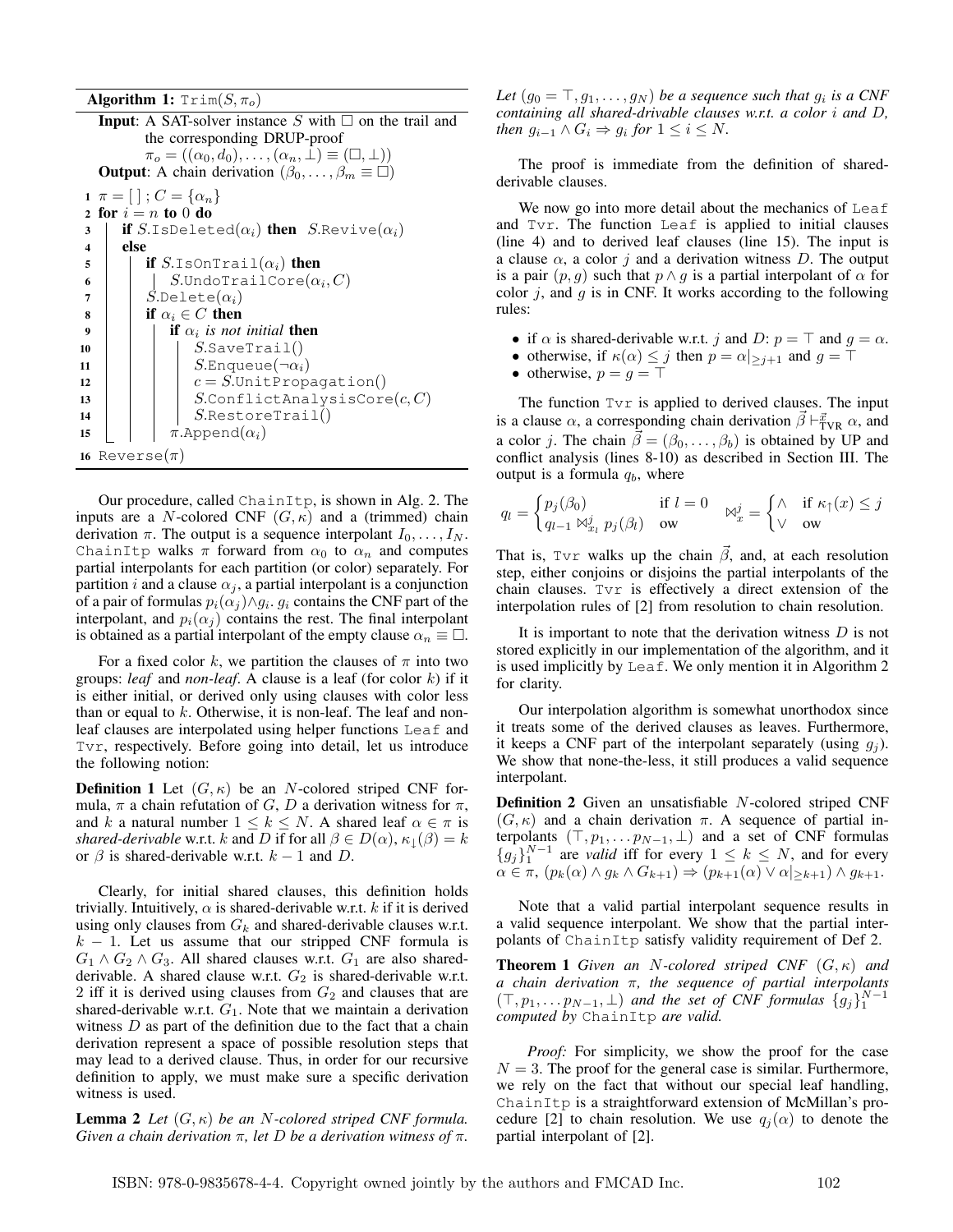Algorithm 2: ChainItp

**Input:** A SAT-solver instance S, colored CNF  $(G, \kappa)$ ,  $\kappa: G \to [1..N]$ , and a chain derivation  $\pi = (\alpha_0, \ldots, \alpha_n \equiv \bot)$ Output: An interpolation sequence  $(\top \equiv I_0, I_1, \ldots, I_N \equiv \bot)$ 1 for  $i = 0$  to n do 2 if  $\alpha_i \in G$  then 3 **for**  $j = 1$  to  $N - 1$  do 4  $\vert$   $\vert$   $\vert$   $(p_j(\alpha_i), g) \leftarrow$  Leaf $(\alpha_i, j)$ 5  $g_j \leftarrow g_j \wedge g$ <sup>6</sup> else  $7$  | |  $S$ .UnitPropagate(), S.SaveTrail() 8 | |  $S$ .Enqueue $(\neg \alpha_i)$ 9  $\beta_0 = S$ . Unit Propagate() 10  $\vec{\beta} = S$ .ConflictAnalysisTvr $(\beta_0, \alpha_i)$  $/ * \vec{\beta} = (\beta_0, \ldots, \beta_b)$  is a subsequence of  $\pi$  s.t.  $\vec{\beta} \vdash_{\text{TVR}}^{\vec{x}} \alpha_i$  \*/ 11  $D(\alpha_i) \leftarrow \vec{\beta}$ 12  $\left| \begin{array}{c} \kappa(\alpha_i) \leftarrow \max\{\kappa(c) \mid c \in \beta\} \end{array} \right.$ 13 **for**  $j = 1$  to  $N - 1$  do 14 **if**  $\kappa(\alpha_i) \leq j$  then 15  $\vert$   $\vert$   $\vert$   $\vert$   $(p_j(\alpha_i), g) \leftarrow$  Leaf $(\alpha_i, j)$ 16  $g_j \leftarrow g_j \wedge g$ 17 **else 18**  $\vert \vert \vert \vert p_j(\alpha_i) \leftarrow \text{Tvr}(\vec{\beta}, \alpha_i, j)$ 19 |  $SעrestoreTrail()$ 20 |  $S$ .Revive $(\alpha_i)$ 21  $I_0 \leftarrow \top, I_N \leftarrow \bot$ 22 for  $j = 1$  to  $N - 1$  do  $I_j \leftarrow p_j(\alpha_n) \wedge g_j$ 

The proof is by induction on the graph induced by  $\pi$  and D. The base case follows from [14] since for an initial clause  $\alpha$  $p_j(\alpha) \wedge g_j = q_j(\alpha)$ . For the inductive step, we only consider the case of a single resolution step. Let  $c_1$  and  $c_2$  be two clauses that resolve on v to get c. W.l.o.g., assume  $v \in c_1$  and  $\neg v \in c_2$ . By inductive hypothesis:

$$
p_1(c_1) \wedge g_1 \wedge G_2 \Rightarrow (p_2(c_1) \vee c_1 |_{\geq 2}) \wedge g_2 \tag{6}
$$

$$
p_1(c_2) \wedge g_1 \wedge G_2 \Rightarrow (p_2(c_2) \vee c_2 |_{\geq 2}) \wedge g_2 \tag{7}
$$

Since we rely on [2], [14], we only need to prove the correctness for our modifications, namely treating derived clauses as leaves. Thus, there are only two cases: (1)  $c$  is derived using only clauses from  $G_1$ , or (2)  $c$  is derived using only clauses from  $G_1$  and  $G_2$ . Case (1) is immediate by Lemma 2. For case (2), w.l.o.g., assume that  $c_1$ ,  $c_2$ , and  $c_1$ are not leaves w.r.t. 1, but are leaves w.r.t. 2. In this case, we can substitute  $p_2$  with a partial interpolant for the leaf. The induction hypothesis becomes:

$$
p_1(c_1) \wedge g_1 \wedge G_2 \Rightarrow (c_1|_{\geq 2}) \wedge g_2 \tag{8}
$$

$$
p_1(c_2) \wedge g_1 \wedge G_2 \Rightarrow (c_2|_{\geq 2}) \wedge g_2 \tag{9}
$$

By the definition of  $p_1$  we know that if  $v \in Var(G_3)$  then  $p_1(c) = p_1(c_1) \wedge p_1(c_2)$ , otherwise  $p_1(c) = p_1(c_1) \vee p_1(c_2)$ . We take care of the following two cases. Case  $1, c$  is sharedderivable. We need to show that  $(p_1(c) \land g_1) \land G_2 \Rightarrow (\top \lor c) \land$ 

 $g_2$ . Since c is shared-derivable  $c \in g_2$  and  $g_1$  is unchanged. By Lemma 2,  $p_1(c) \wedge q_1 \wedge G_2 \Rightarrow q_2$  holds.

Case 2, c is not shared-derivable. We need to show that  $(p_1(c) \wedge g_1) \wedge G_2 \Rightarrow (c|_{\geq 3} \vee c|_{\geq 2}) \wedge g_2$ . Since c is not shared-derivable both  $g_1$  and  $g_2$  are unchanged. Assume that  $v \notin Var(G_3)$ , then  $p_1(c) = p_1(c_1) \lor p_1(c_2)$ . Assume, to the contrary, that  $p_1(c) \wedge g_1 \wedge G_2 \Rightarrow c|_{\geq 2} \wedge g_2$  does not hold. Then, there is an assignment s.t.  $(p_1(c) \wedge g_1) \wedge G_2$  evaluates to  $\top$  while  $c|_{\gt{2}} \wedge g_2$  evaluates to  $\bot$ . From Lemma 2, we know that  $g_2$  evaluates to  $\top$ , therefore,  $c|_{\geq 2}$  is  $\bot$ . W.l.o.g. assume that under this assignment  $p_1(c_1)$  evaluates to  $\top$ . By the induction hypothesis  $c_1|_{\geq 2} \wedge g_2$  evaluates to  $\top$  as well. Due to our assumption that  $c|_{\geq 2}$  evaluates to  $\perp$ , v must evaluate to  $\top$ . but, since  $v \in c_1|_{\geq 2}$ , it must aslo be part of  $c|_{\geq 2}$ . Thus, indicating that  $c|_{\geq 2}$  evaluates to  $\top$ , in contradiction to our assumption. The other cases are proved similarly. П

## V. COLORS, PROOFS, AND CNF

In this section, we discuss how to combine our framework with a light-weight proof restructuring. The goal of restructuring is to increase the number of shared derived leaves in the proof to increase the CNF component of the interpolant. We first introduce the concept of colorable chain refutations and show that they lead to a simple CNF interpolation procedure. However, an ordinary chain refutation is exponentially stronger than colorable one. Hence, restricting to colorable refutations is not practical. Instead, we propose a polynomial algorithm to restructure a refutation on-the-fly to increase its colaribility.

Let  $(G, \kappa)$  be a striped N-colored CNF,  $\pi$  a chain refutation of G, and D a derivation witness for  $\pi$ . The witness D is called *colored* if for every derived clause  $\alpha \in \pi$ , the corresponding derivation sequence  $D(\alpha) = (\beta_0, \dots, \beta_n)$  satisfies the following condition: for all  $0 \le i \le n$ ,  $\kappa_{\uparrow}(\beta_i) = \kappa_{\downarrow}(\beta_i) = \kappa_{\uparrow}(\alpha)$ or  $\kappa_{\uparrow}(\beta_i) < \kappa_{\uparrow}(\alpha)$  and  $\beta_i$  is shared. A chain refutation  $\pi$  is *colorable* if there exists a colored refutation witness for it.

Colorable refutations induce a simple interpolation procedure. Let  $\pi = (\alpha_0, \dots, \alpha_n)$  be a colorable chain refutation with N colors. Then, the sequence  $I \equiv (I_0 \equiv \top, \dots, I_N \equiv \bot)$ defined as follows:

$$
I_i = \{ \alpha \in \pi \mid \kappa_{\uparrow}(\alpha) = i \wedge \alpha \text{ is shared} \}
$$
 (10)

is a sequence-interpolant. Furthermore,  $\overline{I}$  is in CNF and is linear in the size of the chain refutation  $\pi$ . This is not a coincidence. Colorable chain refutations and CNF interpolants are closely related.

**Theorem 2** For every colorable chain refutation  $\pi$  of N $colored$  *CNF G* there exists a sequence interpolant  $\overrightarrow{I}$  such *that*  $\sum_{i=0}^{N} |I_i| < |\pi|$ . For every CNF sequence interpolant  $\overline{I}$ *of* G*, there is a corresponding colorable refutation containing the clauses of I.* 

*Proof:* For simplicity, we only show the case when  $N =$ 2, where there is only one non-trivial interpolant:  $I_1$ . First, we show (10) defines a sequence interpolant. By definition,  $I_1$ is the set of all shared clauses of  $\pi$  colored 1. By definition of coloring, each 1-colored clause is implied by  $G_1$ , hence,  $G_1 \Rightarrow I_1$ . By colorability of  $\pi$ , there is a refutation of  $I_1 \wedge G_2$ .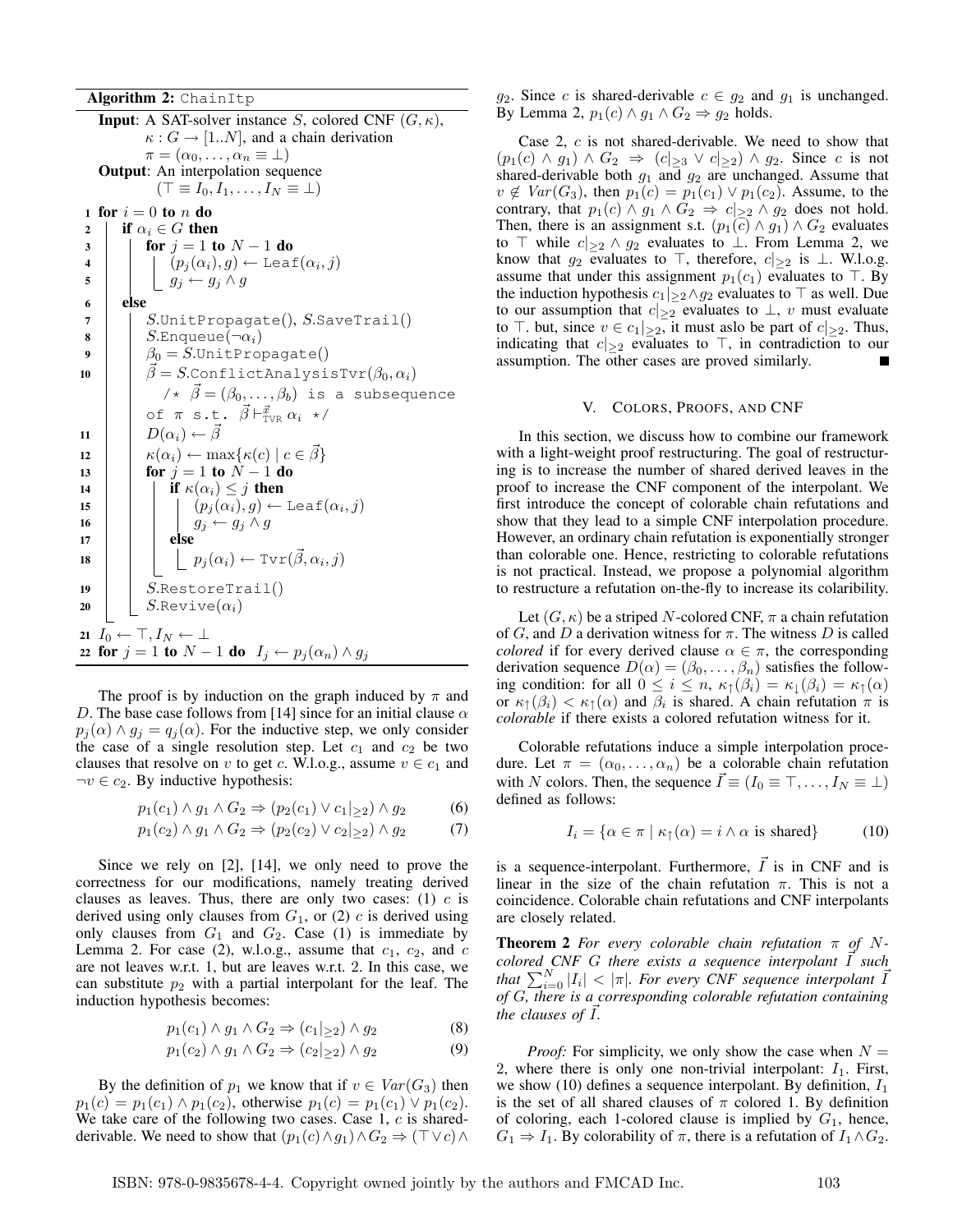Second, for each clause  $\alpha \in I_1$ , let  $\pi_{\alpha}$  be a chain refutation of  $G_1 \wedge \neg \alpha$ , and  $\pi_2$  be chain refutation of  $I_1 \wedge G_2$ . The refutation  $\pi$  is obtained by concatenating those refutations.  $\blacksquare$ 

Ordinary chain refutations are exponentially stronger than colorable ones. For example, let  $k$  be a natural number and consider the 2-colored CNF  $G^k = G_1^k \wedge G_2^k$ , where

$$
G_1^k = \left(\bigvee_{i=1}^k x_i\right) \wedge \bigwedge_{i=1}^k (x_i \Rightarrow a_i) \wedge (x_i \Rightarrow b_i) \quad G_2 = \bigwedge_{i=1}^k (\neg a_i \vee \neg b_i)
$$

The CNF interpolant  $I_1^k = \text{CNF}(\bigvee_{i=1}^k (a_i \wedge b_i))$  is exponential in  $k$ . Therefore, a colorable refutation of  $G$  is exponential in  $k$  as well. Thus, transforming a chain refutation into a colorable one is worst-case exponential. Note that proofless interpolation techniques such as [18], [19] correspond to colorable chain refutations, and hence, in the worst case are exponentially more expensive than CDCL.

Given a proof  $\pi$ , if ChainItp (Alg. 2) returns the interpolant in CNF, then  $\pi$  is colorable. The converse is not true because ChainItp picks an arbitrary witness  $D$ . Thus, it might not find a colorable witness, even if one exists. We propose two strategies to improve ChainItp.

First, we propose to apply UP on line 9 of ChainItp *ordered* by the color of the clauses. In the forward-order, UP is first applied to 1-colored clauses, than two 1- and 2-colored clauses, etc. Conversely, the backward-order starts with  $N$ colored clauses. Both strategies increase the number of clauses that are derived within a partition boundary.

Second, we propose a new algorithm to restructure the chain derivation produced by ConflcitAnalysisTvr on line 10 of ChainItp. The new algorithm, called ConflictAnalysisClr, is shown in Alg. 3. It takes a SAT-solver in a conflicting state and a conflict clause, and produces a sequence of chain derivation Π and a new learned clause  $\alpha$ . The interpolation step of ChainItp (lines 12–19) is then applied to each chain derivation in Π. The main step of the algorithm is done by the supporting procedure, called Colorize, shown in Alg. 4.

The algorithms make the following assumptions about the SAT-solver. All clauses are sorted relative to the current assignment so that ⊤-valued literals precede all ⊥-valued literals. All implied literals are stored in the trail in the implication order. nil indicates undefined values (literals and clauses). Value(q) is the value of literal q in the current assignment. Reason $(q)$  is the unique clause that implies the literal q or  $\neg q$ . Reason $(q)$  = nil if q is not implied by any other clause. SetReason $(q, c)$  sets clause c as the reason for q and  $\neg q$ .

Intuitively, Colorize walks the chain derivation from the anchor  $\beta_0$ , and applies only resolutions that are in the same partition as  $\beta_0$ . Clauses from earlier partitions are recursively colorized by attempting to turn them into sharedderived clauses. Clauses from later partitions are ignored. ConflictAnalysisClr applies Colorize starting from the partition of the anchor, and then as many time as necessary to remove all UP-implied literals from the learned clause. In the worst case, the set  $\Pi$  is linear in the number of clauses in the original chain derivation found by ConflictAnalysisTvr.

Algorithm 3: ConflictAnalysisClr **Input:** A SAT-solver  $S$  and a conflict clause  $\text{conf.}$ **Output:** A learned clause  $\alpha$  and a chain proof Π. 1  $k \leftarrow \kappa(\text{conf})$ <sup>2</sup> forever do

$$
3 \mid \alpha \leftarrow \texttt{Colorize}(S, \textit{confl}, k)
$$

**let**  $T = \{q \in \alpha \mid S.\text{Reason}(q) = \textbf{nil}\}\$ 

5 if  $T = \emptyset$  then break

```
k \leftarrow \min\{\kappa(q) \mid q \in T\}
```
### Algorithm 4: Colorize

**Input:** A SAT-solver  $S$ , a conflict confl and a color  $k$ **Output:** A learned clause  $\alpha$  and a chain proof  $\Pi$ 1  $p \leftarrow \textbf{nil}, \alpha = [ \ ], \beta = [ \ ], W = \emptyset$ 2 if S.Value $(\text{conf}[0]) = \top$  then  $\mathfrak{z}$  |  $p \leftarrow conf[0], \alpha.\mathtt{Append}(p)$ <sup>4</sup> forever do 5 if  $\kappa(\text{conf}) < k$  then 6  $\vert$   $\vert$   $confl \leftarrow$  Colorize(S, confl,  $\kappa(confl)$ )  $7 |$  S.SetReason(confl[0], confl) 8  $\beta$ .Append(confl) 9 foreach  $q \in confd$  do 10 if  $q = p \lor q \in W \lor q \in \alpha$  then continue 11  $\mid r \leftarrow S$ .Reason $(q)$ 12 | if  $r \neq \textbf{nil} \wedge \kappa(r) \leq k$  then  $W \leftarrow W \cup \{\neg q\}$ 13 **else**  $\alpha$ .Append $(q)$ 14 **if**  $W = \emptyset$  then break 15  $p \leftarrow q \in W$  s.t. q has the largest trail index 16  $W \leftarrow W \setminus \{p\}$ ,  $conf \leftarrow S$ .Reason $(p)$ 17 if  $\beta \neq [$  then  $\Pi$ .Append $((\beta \vdash_{TVR} \alpha))$ 

## VI. EXPERIMENTS

We have implemented our DRUP-based interpolation framework on top of MiniSAT 2.2. It is available at part of AVY model checker at http://arieg.bitbucket.org/avy. For evaluation, we used two sets of experiments. First, we compared the sizes of the sequence interpolants and the time it takes to extract them for Bounded Model Checking (BMC) problems. Second, we evaluated the framework within our interpolation-based model checker AVY [7]. In both cases, we use benchmarks from HWCCC'13<sup>1</sup>. For baseline, we compare against proofbased interpolation in ABC [25]. Note that we have extended the ABC implementation to sequences in a straight-forward way. However, the comparison with ABC has to be taken with a grain of salt since ABC uses a customized version of an older version of MiniSAT, rewritten in C with some new features back-ported. None-the-less, ABC implementation is the stateof-the-art used by many other hardware model checkers, and we found it to perform well (compared to MiniSAT 2.2).

Fig. 1 shows the sizes of interpolants for BMC problems of depth 20. All problems were given a 180 seconds timeout. In majority of cases, the DRUP-based approaches produce smaller interpolants, measured as number of AIG nodes. Note that for our interpolation algorithm, we conjoin the CNF into the AIG. Clearly, without conjoining this part the interpolants

<sup>1</sup>Benchmarks are available from http://fmv.jku.at/hwmcc13.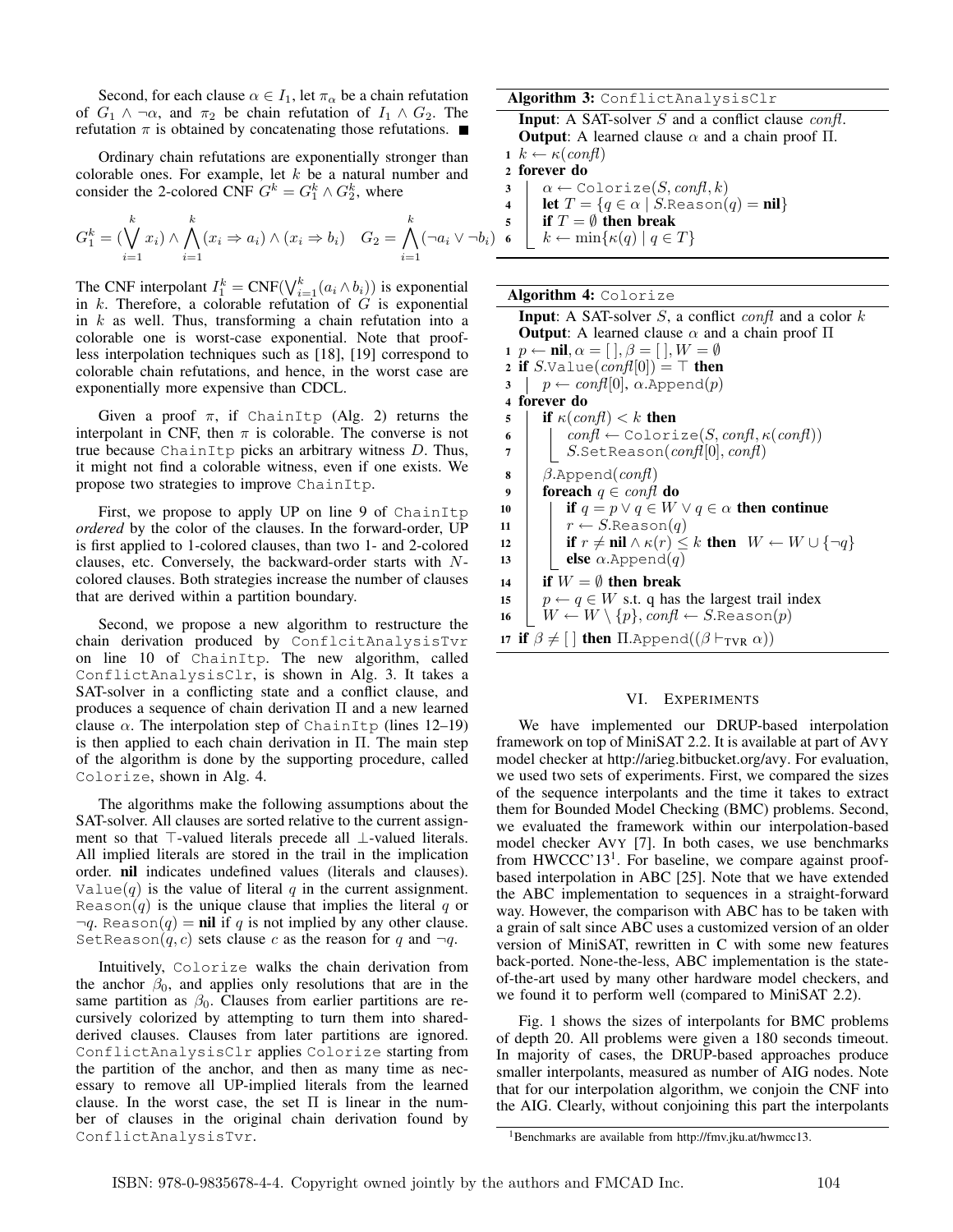

Fig. 1: Comparing sizes (AND gates) of interpolants



Fig. 2: Comparing time (seconds) to extract interpolants

are even smaller. Careful inspection of the results shows that only two cases were insolvable by DRUP-based methods. On the other hand, 9 cases were not solved by the traditional proof logging solver. This gives us an indication about the strength of a DRUP-based solver, which was apparent in all of our experiments: when the SAT problem becomes hard, the DRUPbased approach outperforms a traditional proof logging solver. Fig. 2 shows the extraction times for the same BMC problems. Note that the extraction time is comparable to the resolution proof based method, but consumes less memory (since the resolution proof is not logged)<sup>2</sup>.

Table I analyzes the performance of our model checker AVY when using different interpolation algorithms. This is an important analysis as it shows the affect on the runtime of the model checker and on the depth at which convergence is achieved. First, note that all DRUP-based approaches outperforms our ABC baseline w.r.t. number of solved instances. In addition to that, AVY performs better when using DRUP on the majority of cases. One can note that in most cases, there is a correlation between depth of convergence and performance where lower depth of convergence indicates better runtime.

TABLE I: Running time for AVY using different interpolation algorithms. ABC is for ABC's MiniSAT, DRUP is for MiniSAT with DRUP and ordered UP; +Clr adds our colorizing algorithm; and +Pre adds MiniSAT's Pre-processor. 't' stands for time, 'd' for depth of the solution, '–' for time-out or other failure.

| Name                  | ABC                    |                 | <b>DRUP</b>           |                      | DRUP+Clr              |                      | DRUP+Pre                 |                          |                         | DRUP+Pre+Clr                       |
|-----------------------|------------------------|-----------------|-----------------------|----------------------|-----------------------|----------------------|--------------------------|--------------------------|-------------------------|------------------------------------|
|                       | t(s)                   | ď               | t(s)                  | d                    | t(s)                  | d                    | t(s)                     | d                        | t(s)                    | d                                  |
| 6s102                 | 203                    | 23              | 91                    | 24                   | 340                   | 37                   | 175                      | 33                       | 399                     | 37                                 |
| 6s121                 |                        |                 | 418                   | 50                   | 248                   | $\overline{34}$      | $\overline{a}$           | $\overline{a}$           |                         |                                    |
| 6s130                 | 136                    | $\overline{8}$  | 144                   | 9                    | 165                   | $\overline{q}$       | 192                      | $\overline{q}$           | 216                     | $\overline{9}$                     |
| 6s144                 |                        |                 | 533                   | 25                   | 583                   | 24                   | 668                      | 26                       | 560                     | 22                                 |
| 6s189                 | 622                    | 21              | 382                   | 21                   | 572                   | 26                   | 396                      | $\overline{21}$          | $\overline{552}$        | 23                                 |
| 6s206rb025            | 66                     | 5               | 13                    | 3                    | 13                    | 3                    | 15                       | 3                        | 15                      | 3                                  |
| 6s207rb16             | 46                     | 8               | 96                    | $\overline{8}$       | 96                    | $\overline{8}$       | 127                      | 8                        | 110                     | 8                                  |
| 6s209b1               | 181                    | 24              | 106                   | 24                   | 115                   | 24                   | 142                      | 24                       | 157                     | 24                                 |
| 6s215rb0              | 7                      | 7               | $\overline{4}$        | 7                    | $\overline{4}$        | 7                    | 4                        | 7                        | $\overline{4}$          | 7                                  |
| 6s216rb0              | 21                     | 13              | 12                    | 13                   | $\overline{11}$       | 13                   | 13                       | 13                       | 13                      | 13                                 |
| 6s218b1246            | 588                    | 9               | 283                   | 9                    | 272                   | 9                    | 293                      | 9                        | 281                     | $\overline{9}$                     |
| 6s271rb045            | 371                    | $\overline{11}$ | 256                   | 10                   | 262                   | 10                   | $\overline{\phantom{0}}$ | $\overline{\phantom{0}}$ |                         |                                    |
| 6s273b37              | 162                    | $\overline{20}$ | 216                   | 20                   | 217                   | 20                   | 277                      | 20                       | 284                     | 20                                 |
| 6s275rb253            | 4                      | $\overline{6}$  | 7                     | $\overline{6}$       | 7                     | $\overline{6}$       | 8                        | $\overline{6}$           | $\overline{10}$         | $\overline{6}$                     |
| 6s276rb318            | 19                     | $\overline{10}$ | $\overline{11}$       | $\overline{10}$      | $\overline{11}$       | $\overline{10}$      | $\overline{15}$          | $\overline{10}$          | 16                      | $\overline{10}$                    |
| 6s277rb342            | 18                     | $\overline{10}$ | $\overline{15}$       | $\overline{13}$      | $\overline{10}$       | $\overline{10}$      | $\overline{13}$          | $\overline{10}$          | $\overline{22}$         | $\overline{13}$                    |
| 6s282b15              | 103                    | 18              | 99                    | 25                   | 106                   | 19                   | 184                      | 17                       | 209                     | 17                                 |
| 6s288r                |                        |                 | 376                   | 24                   | 338                   | 22                   | 468                      | 23                       | 444                     | $\overline{22}$                    |
| 6s289rb00529          | 77                     | $\overline{7}$  | 38                    | 7                    | 37                    | 7                    | 38                       | 7                        | 37                      | 7                                  |
| 6s291rb18             | 517                    | 78              | 341                   | 74                   | 283                   | 73                   | $\overline{a}$           | $\overline{a}$           | 717                     | 73                                 |
| 6s305rb069            | 270                    | 18              | 139                   | 18                   | 128                   | 18                   | 133                      | 18                       | 136                     | 18                                 |
| 6s306rb03             | 219                    | $\overline{17}$ | 58                    | $\overline{13}$      | 56                    | $\overline{13}$      | 58                       | $\overline{13}$          | 59                      | $\overline{13}$                    |
| 6s307rb06             | 127                    | 13              | 86                    | 13                   | 90                    | 13                   | 102                      | 13                       | 109                     | 13                                 |
| 6s311rb1              | 69                     | $\overline{2}$  | $\overline{19}$       | $\overline{2}$       | 18                    | $\overline{2}$       | 20                       | $\overline{2}$           | $\overline{20}$         | $\overline{2}$                     |
| 6s326rb02             | 34                     | $\overline{11}$ | $\overline{14}$       | $\overline{11}$      | $\overline{15}$       | 11                   | $\overline{17}$          | $\overline{11}$          | $\overline{17}$         | $\overline{11}$                    |
| 6s327rb10             | 25                     | 9               | $\overline{11}$       | 9                    | 11                    | 9                    | 12                       | 9                        | 12                      | 9                                  |
| 6s330rb11             | 10                     |                 | 5                     |                      | $\overline{4}$        |                      | 5                        |                          | 5                       | $\overline{\overline{3}}$          |
| 6s335rb60             | $\overline{2}$         | 4               | $\overline{1}$        | $\overline{4}$       | ī                     | $\overline{4}$       | ī                        | $\overline{4}$           | ī                       | $\overline{4}$                     |
| 6s343b31              |                        |                 |                       |                      |                       |                      | 332                      | 15                       | 503                     | 15                                 |
| 6s349rb12             | 185                    | 13              | 143                   | 15                   | 142                   | 15                   | 158                      | 15                       | 169                     | 15                                 |
| 6s364rb03158          | 519                    | $\overline{2}$  | 198                   | $\overline{2}$       | 198                   | $\overline{2}$       | 191                      | $\overline{2}$           | 188                     | $\overline{2}$                     |
| 6s372rb31             | 358                    | 29              | 322                   | 30                   | 162                   | 21                   | 295                      | 29                       | 276                     | 26                                 |
| 6s374b029             | 467                    | 9               | 264                   | 9                    | 258                   | 9                    | 264                      | 9                        | 256                     | 9                                  |
| 6s380b129             | 226                    | 20              | 109                   | 20                   | 109                   | 20                   | 131                      | 20<br>22                 | 122                     | 20                                 |
| 6s384rb194            |                        | $\overline{a}$  |                       | $\overline{a}$       |                       | $\overline{a}$       | 786<br>218               | $\overline{12}$          | 868<br>$\overline{203}$ | $\overline{30}$<br>$\overline{12}$ |
| 6s385rb444            | 441                    | 13              | 237                   | 12                   | 257                   | 13                   |                          |                          |                         |                                    |
| 6s386rb07<br>6s388b07 | $\overline{0}$         | $\overline{0}$  | 871<br>$\overline{0}$ | 13<br>$\overline{0}$ | 868<br>$\overline{0}$ | 13<br>$\overline{0}$ | 855<br>$\overline{0}$    | 13<br>$\overline{0}$     | 828<br>$\overline{0}$   | 13<br>$\overline{0}$               |
|                       | $\overline{6}$         | 4               | 3                     | 4                    |                       | $\overline{4}$       |                          | 4                        | 3                       | $\overline{4}$                     |
| 6s389b11              |                        | 14              | 301                   | 15                   | 296                   | 13                   | 3<br>624                 | 19                       | 347                     | $\overline{14}$                    |
| 6s38<br>6s403rb0609   | 341<br>$\overline{17}$ | 5               | $\overline{11}$       | $\overline{5}$       | $\overline{12}$       | 5                    | $\overline{14}$          | 5                        | $\overline{14}$         | 5                                  |
| 6s404rb4              | 55                     | 4               | 45                    | $\overline{4}$       | 65                    | 5                    | 69                       | $\overline{4}$           | 78                      | $\overline{4}$                     |
| 6s405rb611            | 85                     | 6               | 53                    | $\overline{6}$       | $\overline{54}$       | 6                    | 58                       | $\overline{6}$           | 65                      | 6                                  |
| 6s406rb111            | 735                    | 16              | 521                   | 16                   | 612                   | 16                   | 544                      | 16                       | 662                     | $\overline{17}$                    |
| 6s407rb296            | 417                    | $\overline{12}$ | 354                   | 12                   | 360                   | 12                   | 378                      | 12                       | 405                     | 12                                 |
| 6s408rb191            | 264                    | 8               | 452                   | 8                    | 420                   | $\overline{8}$       | 340                      | $\overline{\mathbf{8}}$  | $\overline{371}$        | $\overline{\mathbf{8}}$            |
| 6s410rb043            | 193                    | 9               | 150                   | 9                    | 156                   | 9                    | 275                      | $\overline{10}$          | 273                     | $\overline{10}$                    |
| 6s9                   | 166                    | 10              | 194                   | 9                    | 219                   | 9                    | 309                      | 9                        | 221                     | 9                                  |
|                       |                        |                 |                       |                      |                       |                      |                          |                          |                         |                                    |
| <b>SOLVED</b>         | 42                     |                 | 46                    |                      | 46                    |                      | 45                       |                          |                         | 46                                 |

Also note that this experiment confirms the results of the above figures which show that interpolation time is comparable with a proof-logging SAT solver and that sizes are in favor of DRUP.

Another important analysis is the effect *Colorizing* has on AVY's performance. Clearly, using colorize results in different interpolants. We can see from the results that there are cases where this results in better convergence depths and thus better performance. Note that using this feature is more demanding than simply extracting an interpolant since it restructures local chain derivations. Even though, when the convergence depth is similar the performance degradation due to the extra computation is small. It is important to note that colorizing results in many shared-derivable leaves, which means that the CNF component of the interpolant is meaningful. Currently, we did not make any special use of the CNF component and we leave this option for future research and exploration.

Finally, in Table II, we show the number of shred-derivable leaves, i.e. number of clauses in the CNF component of the interpolant computed by our method. Recall that DRUP is used

<sup>2</sup>More comparison charts are at http://arieg.bitbucket.org/avy/drup/plots.